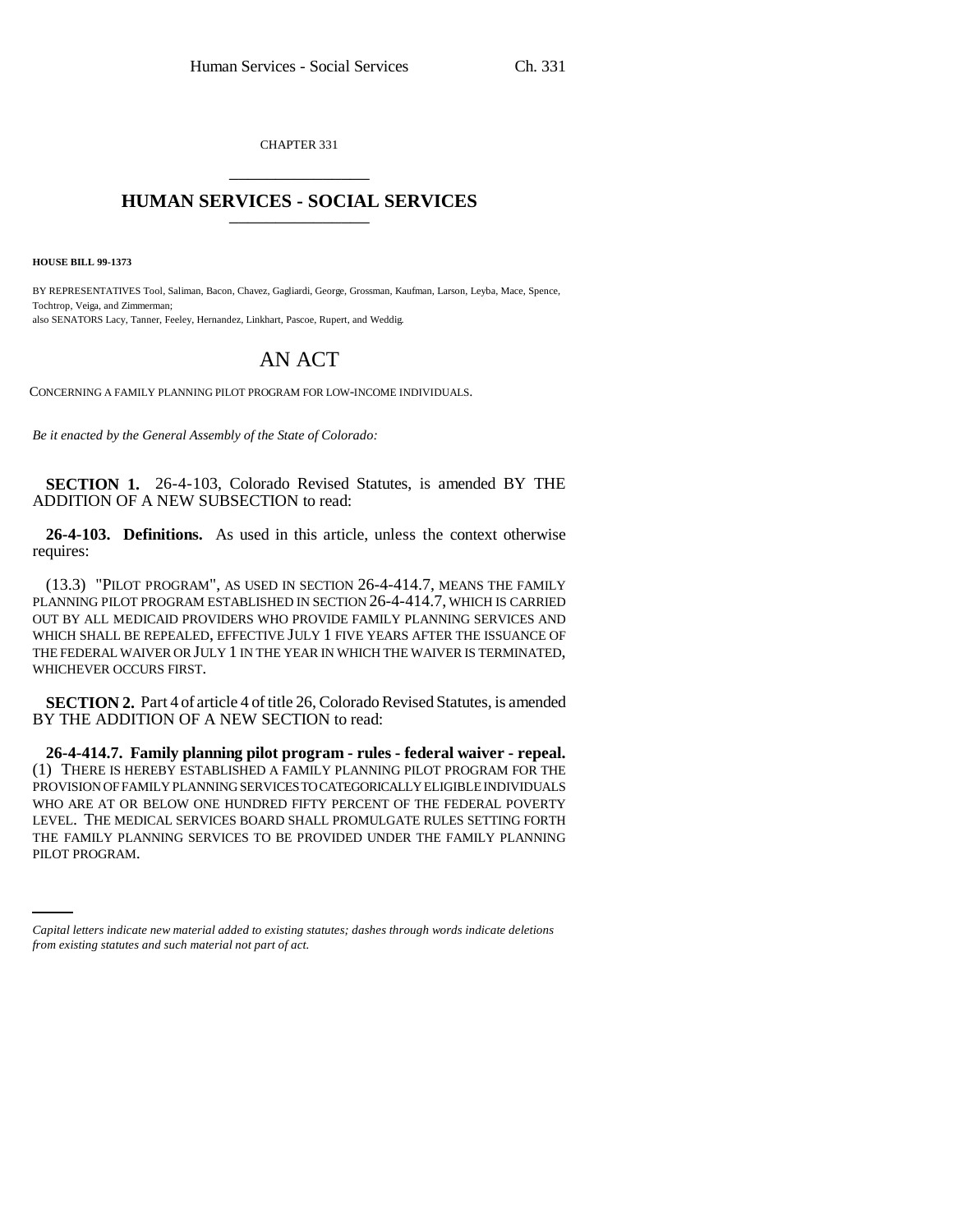## Ch. 331 Human Services - Social Services

(2) THE EXECUTIVE DIRECTOR OF THE STATE DEPARTMENT, IN CONSULTATION WITH THE DEPARTMENT OF PUBLIC HEALTH AND ENVIRONMENT, SHALL SEEK A FEDERAL WAIVER THAT IS COST-NEUTRAL TO THE STATE GENERAL FUND FOR THE IMPLEMENTATION OF THE FAMILY PLANNING PILOT PROGRAM ESTABLISHED PURSUANT TO THIS SECTION SUCH THAT TEN PERCENT OF THE FAMILY PLANNING SERVICES PROVIDED TO LOW-INCOME FAMILIES PURSUANT TO THE PROGRAM AS DESCRIBED IN SUBSECTION (1) OF THIS SECTION WOULD BE FUNDED WITH STATE GENERAL FUND MONEYS AND NINETY PERCENT WOULD BE FUNDED WITH FEDERAL MATCHING FUNDS.

(3) (a) UPON ISSUANCE OF THE FEDERAL WAIVER SOUGHT PURSUANT TO SUBSECTION (2) OF THIS SECTION, THE DEPARTMENTS OF HEALTH CARE POLICY AND FINANCING AND PUBLIC HEALTH AND ENVIRONMENT SHALL SEEK THE NECESSARY APPROPRIATION OF GENERAL FUNDS THROUGH THE NORMAL BUDGETARY PROCESS FOR THE IMPLEMENTATION OF THIS ACT.

(b) THE EXECUTIVE DIRECTOR OF THE STATE DEPARTMENT IS AUTHORIZED TO ACCEPT AND EXPEND ON BEHALF OF THE STATE ANY FUNDS, GRANTS, GIFTS, AND DONATIONS FROM ANY PRIVATE OR PUBLIC SOURCE FOR THE PURPOSE OF IMPLEMENTING THE FAMILY PLANNING PILOT PROGRAM ESTABLISHED IN THIS SECTION; EXCEPT THAT NO GIFT, GRANT, DONATION, OR FUNDS SHALL BE ACCEPTED IF THE CONDITIONS ATTACHED THERETO REQUIRE THE EXPENDITURE THEREOF IN A MANNER CONTRARY TO LAW.

(4) THE EXECUTIVE DIRECTOR OF THE STATE DEPARTMENT, OR SUCH EXECUTIVE DIRECTOR'S DESIGNEE, SHALL PREPARE A WRITTEN REPORT FOR THE MEMBERS OF THE GENERAL ASSEMBLY CONCERNING THE FINDINGS OF THE DEPARTMENT BASED UPON THE FAMILY PLANNING PILOT PROGRAM. SUCH REPORT SHALL BE PROVIDED TO THE MEMBERS OF THE GENERAL ASSEMBLY NOT MORE THAN THREE YEARS AFTER COMMENCEMENT OF THE PROGRAM. THE REPORT SHALL ADDRESS THE NUMBER OF INDIVIDUALS SERVED, THE TYPE OF SERVICES PROVIDED, THE COST OF THE PROGRAM, AND SUCH OTHER INFORMATION AS THE EXECUTIVE DIRECTOR DEEMS APPROPRIATE.

(5) THE IMPLEMENTATION OF THIS SECTION IS CONDITIONED UPON THE ISSUANCE OF ANY NECESSARY WAIVER BY THE FEDERAL GOVERNMENT AND AVAILABLE APPROPRIATIONS PURSUANT TO PARAGRAPH (a) OF SUBSECTION (3) OF THIS SECTION. THE PROVISIONS OF THIS SECTION SHALL BE IMPLEMENTED TO THE EXTENT AUTHORIZED BY FEDERAL WAIVER. THE PILOT PROGRAM ESTABLISHED BY THIS SECTION SHALL CONTINUE FOR FIVE YEARS FROM THE RECEIPT OF THE FEDERAL WAIVER OR FOR SO LONG AS SPECIFIED IN THE FEDERAL WAIVER. THE EXECUTIVE DIRECTOR OF THE STATE DEPARTMENT SHALL PROVIDE WRITTEN NOTICE TO THE REVISOR OF STATUTES OF THE FINAL TERMINATION DATE OF THE WAIVER, AND THIS SECTION SHALL BE REPEALED, EFFECTIVE JULY 1 FIVE YEARS AFTER THE ISSUANCE OF THE FEDERAL WAIVER OR JULY 1 IN THE YEAR IN WHICH THE WAIVER IS TERMINATED, WHICHEVER OCCURS FIRST.

**SECTION 3. Effective date.** This act shall take effect at 12:01 a.m. on the day following the expiration of the ninety-day period after final adjournment of the general assembly that is allowed for submitting a referendum petition pursuant to article V, section 1 (3) of the state constitution; except that, if a referendum petition is filed against this act or an item, section, or part of this act within such period, then the act, item, section, or part, if approved by the people, shall take effect on the date